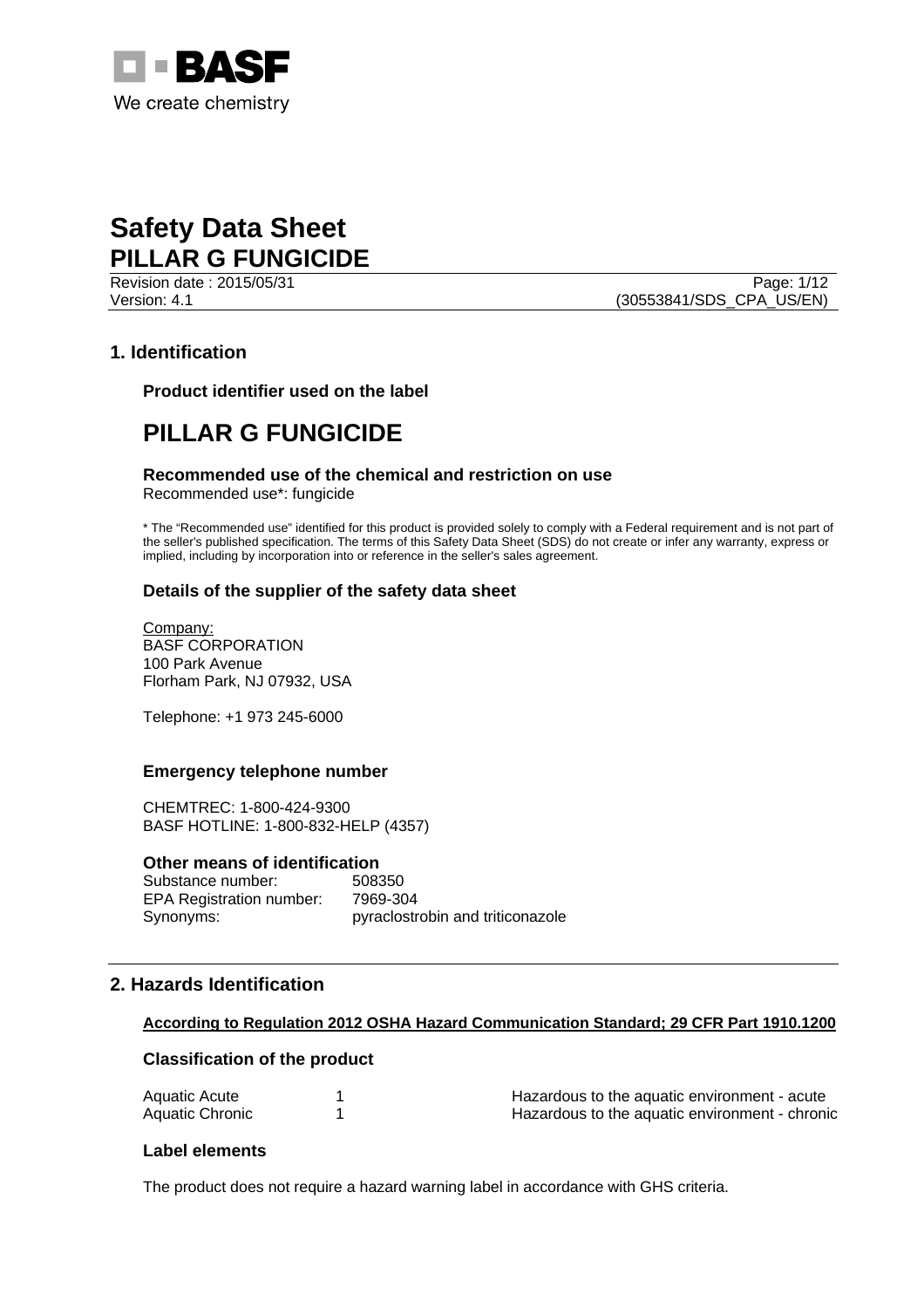# **Hazards not otherwise classified**

See section 12 - Results of PBT and vPvB assessment. If applicable information is provided in this section on other hazards which do not result in classification but which may contribute to the overall hazards of the substance or mixture.

## Labeling of special preparations (GHS):

The following percentage of the mixture consists of components(s) with unknown hazards regarding the acute toxicity: 1 % dermal

The following percentage of the mixture consists of components(s) with unknown hazards regarding the acute toxicity: 2 % Inhalation - dust

This product is not combustible in the form in which it is shipped by the manufacturer, but may form a combustible dust through downstream activities (e.g. grinding, pulverizing) that reduce its particle size.

## **According to Regulation 1994 OSHA Hazard Communication Standard; 29 CFR Part 1910.1200**

#### **Emergency overview**

CAUTION: KEEP OUT OF REACH OF CHILDREN. HARMFUL IF SWALLOWED. Causes eye irritation. Avoid contact with the skin, eyes and clothing.

## **3. Composition / Information on Ingredients**

## **According to Regulation 2012 OSHA Hazard Communication Standard; 29 CFR Part 1910.1200**

| <b>CAS Number</b> | Weight %   | <b>Chemical name</b> |
|-------------------|------------|----------------------|
| 175013-18-0       | $0.38 \%$  | pyraclostrobin       |
| 131983-72-7       | $0.43\%$   | Triticonazole        |
| 14808-60-7        | $>= 5.0\%$ | crystalline silica   |

#### **According to Regulation 1994 OSHA Hazard Communication Standard; 29 CFR Part 1910.1200**

| <b>CAS Number</b> | Weight %     | <b>Chemical name</b>    |
|-------------------|--------------|-------------------------|
| 175013-18-0       | 0.38%        | pyraclostrobin          |
| 131983-72-7       | 0.43%        | Triticonazole           |
| 14808-60-7        | $>= 5.0\%$   | crystalline silica      |
|                   | $\leq$ 94.0% | Proprietary ingredients |

## **4. First-Aid Measures**

#### **Description of first aid measures**

## **General advice:**

Remove contaminated clothing.

**If inhaled:** 

Keep patient calm, remove to fresh air.

**If on skin:**  Wash thoroughly with soap and water.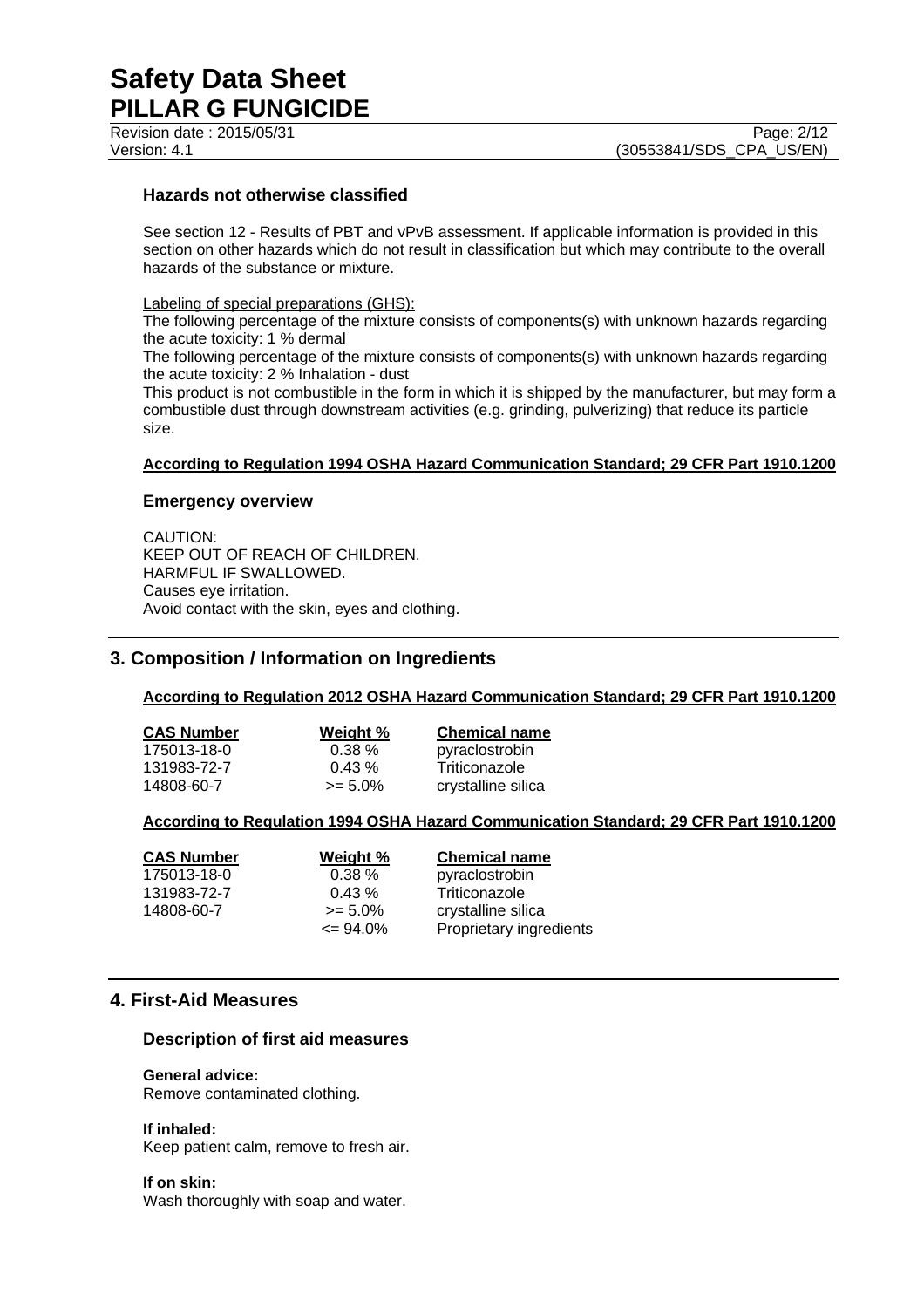Revision date : 2015/05/31 Page: 3/12

#### **If in eyes:**

Wash affected eyes for at least 15 minutes under running water with eyelids held open.

**If swallowed:** 

Rinse mouth and then drink plenty of water.

## **Most important symptoms and effects, both acute and delayed**

Symptoms: No significant reaction of the human body to the product known.

## **Indication of any immediate medical attention and special treatment needed**

Note to physician Treatment: Symptomatic treatment (decontamination, vital functions).

## **5. Fire-Fighting Measures**

## **Extinguishing media**

Suitable extinguishing media: water spray, foam, dry powder

Unsuitable extinguishing media for safety reasons: carbon dioxide

# **Special hazards arising from the substance or mixture**

Hazards during fire-fighting: carbon monoxide, carbon dioxide, Hydrogen chloride, nitrogen oxides The substances/groups of substances mentioned can be released in case of fire.

## **Advice for fire-fighters**

Protective equipment for fire-fighting: Firefighters should be equipped with self-contained breathing apparatus and turn-out gear.

## **Further information:**

Evacuate area of all unnecessary personnel. Contain contaminated water/firefighting water. Do not allow to enter drains or waterways. Dusty conditions may ignite explosively in the presence of an ignition source causing flash fire.

## **6. Accidental release measures**

#### Further accidental release measures:

Avoid dispersal of dust in the air (i.e., clearing dust surfaces with compressed air). Avoid the formation and build-up of dust - danger of dust explosion. Dust in sufficient concentration can result in an explosive mixture in air. Handle to minimize dusting and eliminate open flame and other sources of ignition.

## **Personal precautions, protective equipment and emergency procedures**

Take appropriate protective measures. Clear area. Shut off source of leak only under safe conditions. Extinguish sources of ignition nearby and downwind. Ensure adequate ventilation. Wear suitable personal protective clothing and equipment.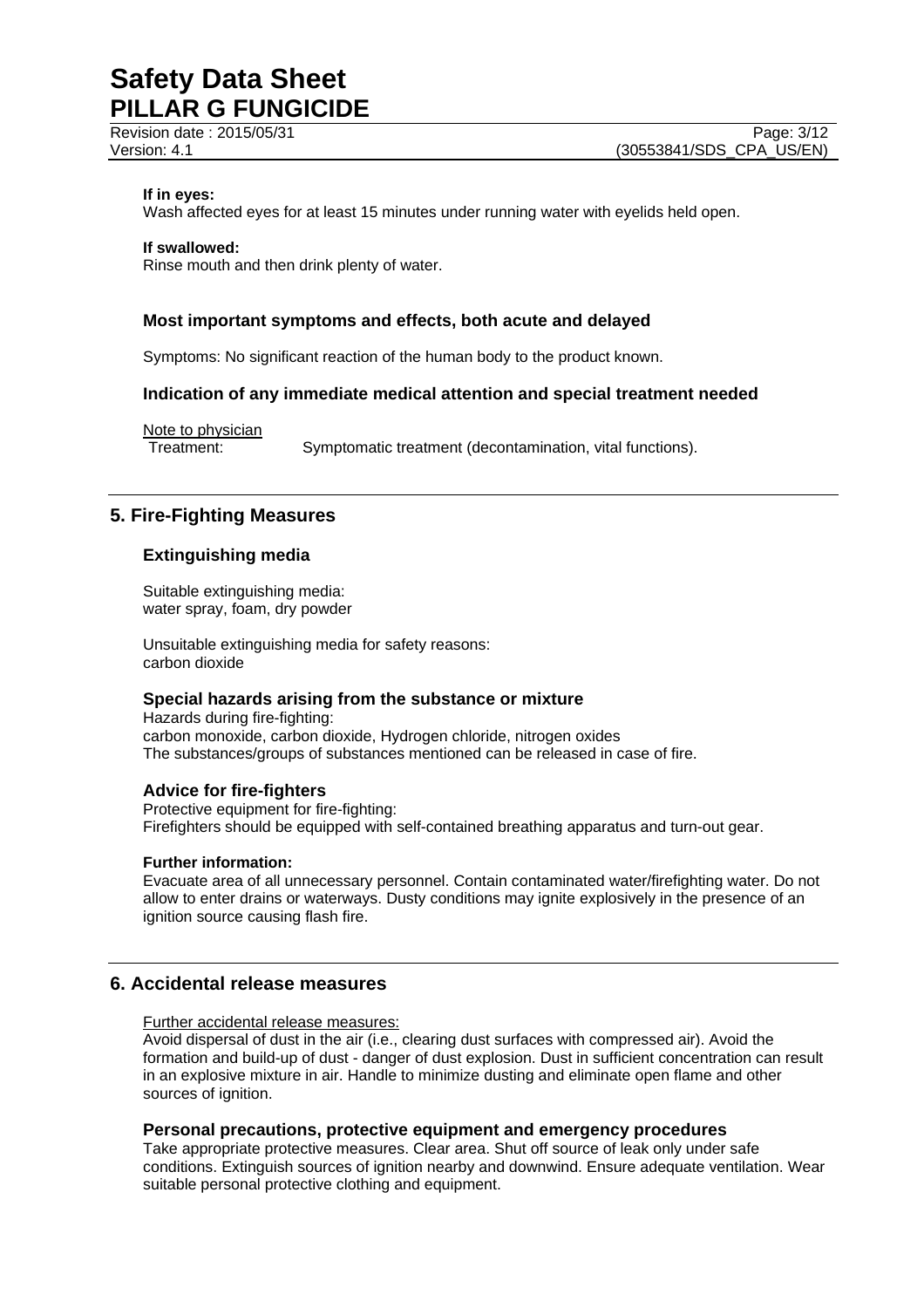Revision date : 2015/05/31 Page: 4/12

Version: 4.1 **(30553841/SDS\_CPA\_US/EN)** 

## **Environmental precautions**

Do not discharge into the subsoil/soil. Do not discharge into drains/surface waters/groundwater.

## **Methods and material for containment and cleaning up**

Dike spillage. Pick up with suitable absorbent material. Place into suitable containers for reuse or disposal in a licensed facility. Spilled substance/product should be recovered and applied according to label rates whenever possible. If application of spilled substance/product is not possible, then spills should be contained, solidified, and placed in suitable containers for disposal. After decontamination, spill area can be washed with water. Collect wash water for approved disposal.

# **7. Handling and Storage**

## **Precautions for safe handling**

RECOMMENDATIONS ARE FOR MANUFACTURING, COMMERCIAL BLENDING, AND PACKAGING WORKERS. PESTICIDE APPLICATORS & WORKERS must refer to the Product Label and Directions for Use attached to the product for Agricultural Use Requirements in accordance with the EPA Worker Protection Standard 40 CFR part 170. Ensure adequate ventilation. Provide good ventilation of working area (local exhaust ventilation if necessary). Keep away from sources of ignition - No smoking. Keep container tightly sealed. Protect contents from the effects of light. Protect against heat. Protect from air. Handle and open container with care. Do not open until ready to use. Once container is opened, content should be used as soon as possible. Avoid aerosol formation. Avoid dust formation. Provide means for controlling leaks and spills. Do not return residues to the storage containers. Follow label warnings even after container is emptied. The substance/ product may be handled only by appropriately trained personnel. Avoid all direct contact with the substance/product. Avoid contact with the skin, eyes and clothing. Avoid inhalation of dusts/mists/vapours. Wear suitable personal protective clothing and equipment.

## Protection against fire and explosion:

The relevant fire protection measures should be noted. Fire extinguishers should be kept handy. Avoid all sources of ignition: heat, sparks, open flame. Sources of ignition should be kept well clear. Avoid extreme heat. Keep away from oxidizable substances. Electrical equipment should conform to national electric code. Ground all transfer equipment properly to prevent electrostatic discharge. Electrostatic discharge may cause ignition. Avoid dust formation. Dust in sufficient concentration can result in an explosive mixture in air. Handle to minimize dusting and eliminate open flame and other sources of ignition. Routine housekeeping should be instituted to ensure that dusts do not accumulate on surfaces. Dry powders can build static electricity charges when subjected to the friction of transfer and mixing operations. Provide adequate precautions, such as electrical grounding and bonding, or inert atmospheres. Refer to NFPA 654, Standard for the Prevention of Fire and Dust Explosions from the Manufacturing, Processing, and Handling of Combustible Particulate Solids (2013 Edition) for safe handling.

## **Conditions for safe storage, including any incompatibilities**

Segregate from incompatible substances.

# **8. Exposure Controls/Personal Protection**

**Users of a pesticidal product should refer to the product label for personal protective equipment requirements.** 

## **Components with occupational exposure limits**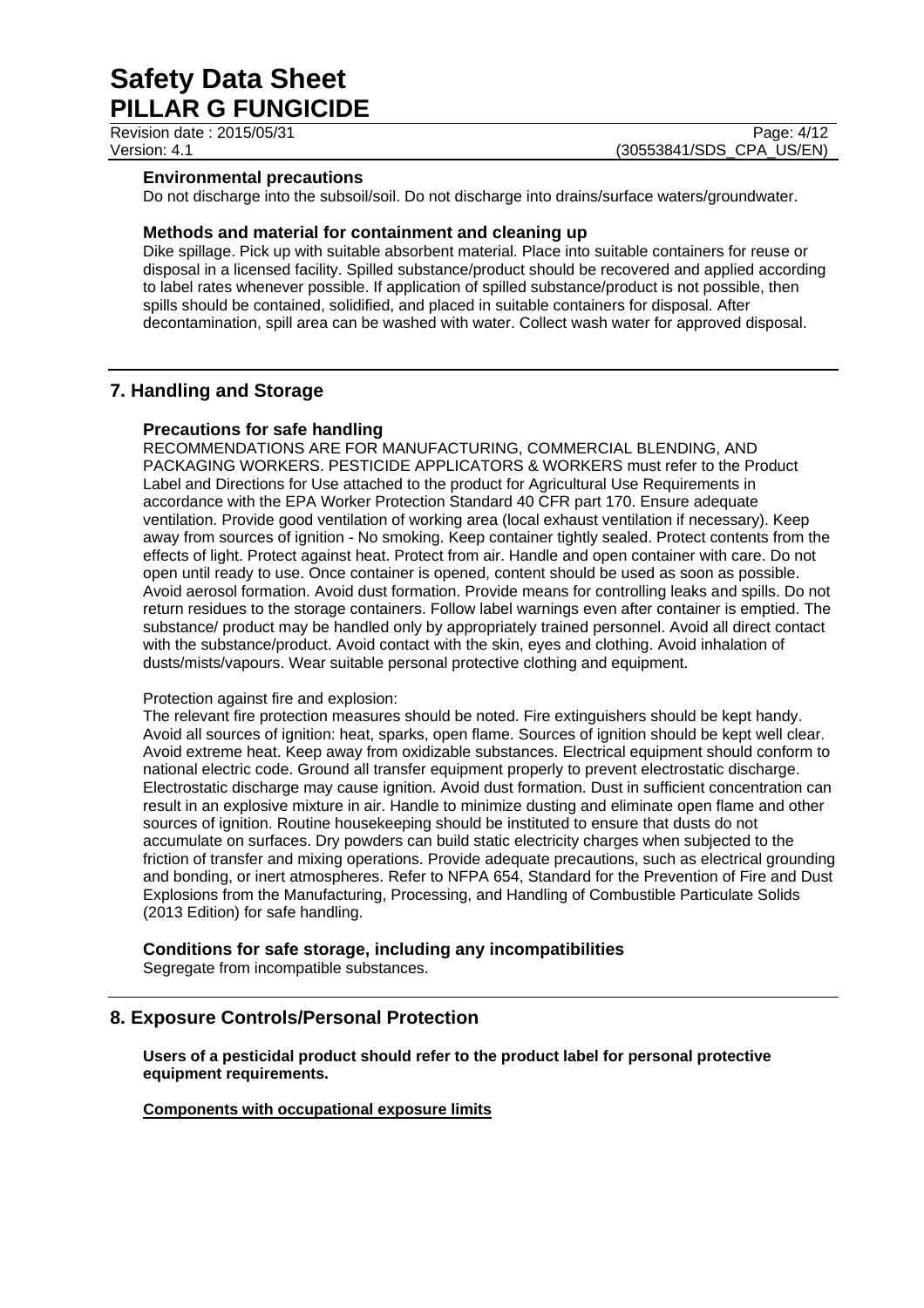Revision date : 2015/05/31 Page: 5/12

| Version: 4.1       |                  | (30553841/SDS CPA US/EN)                                                                                                                                                                                                                                                                                                                                                                                                                                                                                                                                                                                                                                                 |
|--------------------|------------------|--------------------------------------------------------------------------------------------------------------------------------------------------------------------------------------------------------------------------------------------------------------------------------------------------------------------------------------------------------------------------------------------------------------------------------------------------------------------------------------------------------------------------------------------------------------------------------------------------------------------------------------------------------------------------|
| crystalline silica | <b>OSHA PEL</b>  | TWA value 2.4 millions of particles per cubic foot<br>of air Respirable;<br>The exposure limit is calculated from the<br>equation, $250/(%SiO2+5)$ , using a value of 100%<br>SiO2. Lower percentages of SiO2 will yield higher<br>exposure limits.<br>TWA value 0.1 mg/m3 Respirable ;<br>The exposure limit is calculated from the<br>equation, 10/(%SiO2+2), using a value of 100%<br>SiO2. Lower percentages of SiO2 will yield higher<br>exposure limits.<br>TWA value 0.3 mg/m3 Total dust;<br>The exposure limit is calculated from the<br>equation, 30/(%SiO2+2), using a value of 100%<br>SiO2. Lower percentages of SiO2 will yield higher<br>exposure limits. |
|                    | <b>ACGIH TLV</b> | TWA value 0.025 mg/m3 Respirable fraction;                                                                                                                                                                                                                                                                                                                                                                                                                                                                                                                                                                                                                               |

## **Advice on system design:**

Whenever possible, engineering controls should be used to minimize the need for personal protective equipment. It is recommended that all dust control equipment such as local exhaust ventilation and material transport systems involved in handling of this product contain explosion relief vents or an explosion suppression system or an oxygen deficient environment. Ensure that dusthandling systems (such as exhaust ducts, dust collectors, vessels, and processing equipment) are designed in a manner to prevent the escape of dust into the work area (i.e., there is no leakage from the equipment). Use only appropriately classified electrical equipment and powered industrial trucks.

## **Personal protective equipment**

## **RECOMMENDATIONS FOR MANUFACTURING, COMMERCIAL BLENDING, AND PACKAGING WORKERS:**

## **Respiratory protection:**

Wear respiratory protection if ventilation is inadequate. Wear a NIOSH-certified (or equivalent) organic vapour/particulate respirator. For situations where the airborne concentrations may exceed the level for which an air purifying respirator is effective, or where the levels are unknown or Immediately Dangerous to Life or Health (IDLH), use NIOSH-certified full facepiece pressure demand self-contained breathing apparatus (SCBA) or a full facepiece pressure demand supplied-air respirator (SAR) with escape provisions.

## **Hand protection:**

Chemical resistant protective gloves, Protective glove selection must be based on the user's assessment of the workplace hazards.

## **Eye protection:**

Safety glasses with side-shields. Tightly fitting safety goggles (chemical goggles). Wear face shield if splashing hazard exists.

## **Body protection:**

Body protection must be chosen depending on activity and possible exposure, e.g. head protection, apron, protective boots, chemical-protection suit.

## **General safety and hygiene measures:**

Wear long sleeved work shirt and long work pants in addition to other stated personal protective equipment. Work place should be equipped with a shower and an eye wash. Handle in accordance with good industrial hygiene and safety practice. Personal protective equipment should be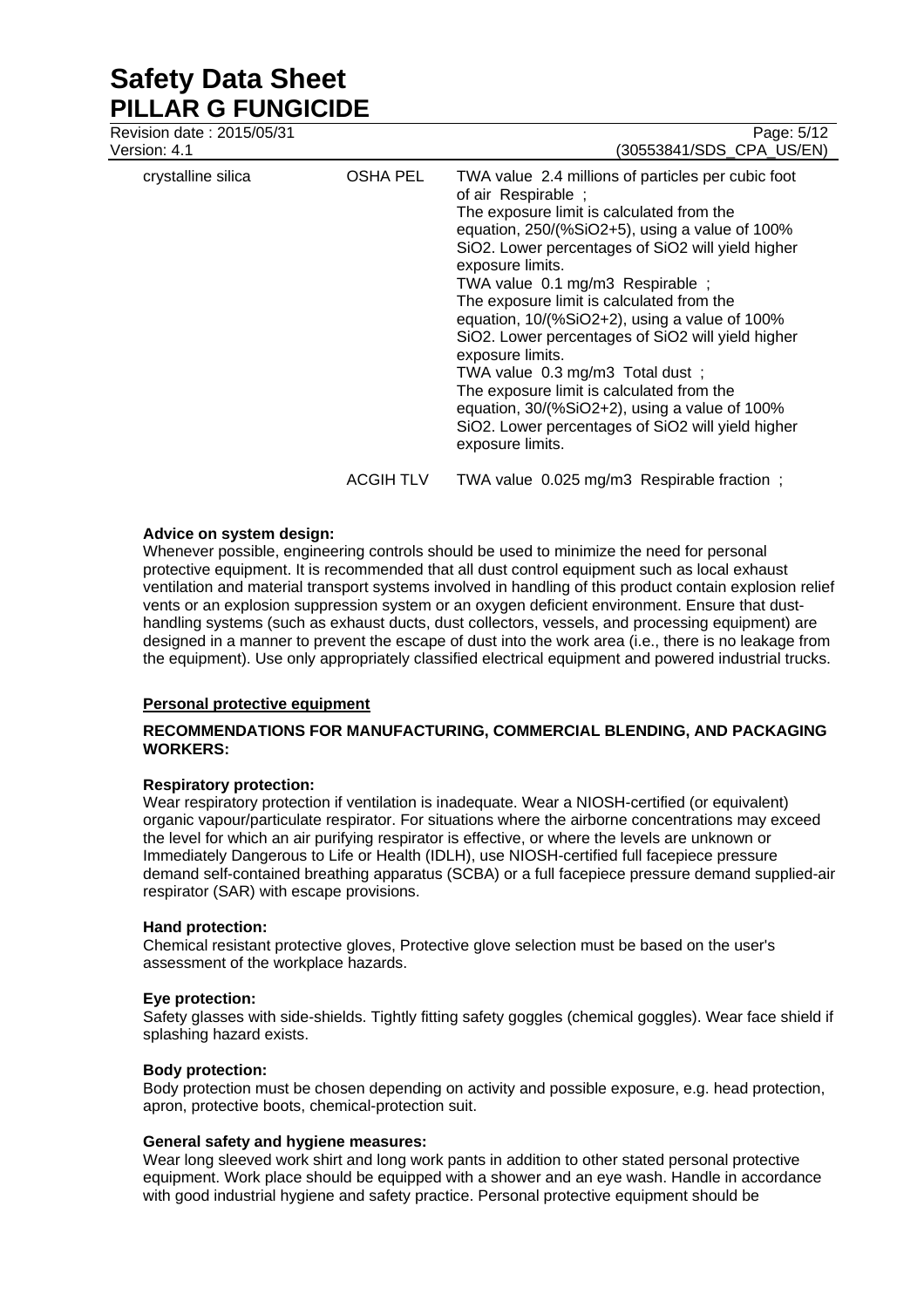Revision date : 2015/05/31 Page: 6/12

Version: 4.1 (30553841/SDS\_CPA\_US/EN)

decontaminated prior to reuse. Gloves must be inspected regularly and prior to each use. Replace if necessary (e.g. pinhole leaks). Take off immediately all contaminated clothing. Store work clothing separately. Hands and/or face should be washed before breaks and at the end of the shift. No eating, drinking, smoking or tobacco use at the place of work. Keep away from food, drink and animal feeding stuffs.

# **9. Physical and Chemical Properties**

| Form:                       | solid, granules                                             |
|-----------------------------|-------------------------------------------------------------|
| Odour:                      | odourless                                                   |
| Odour threshold:            | not applicable, odour not perceivable                       |
| Colour:                     | grey                                                        |
| pH value:                   | approx. 5 - 9                                               |
|                             | $(1\%$ (m), 20 °C)                                          |
|                             | (as aqueous solution)                                       |
| Melting temperature:        | not determined                                              |
| Flash point:                | not applicable                                              |
| Flammability:               | Based on the structure or composition                       |
|                             | there is no indication of flammability                      |
| Lower explosion limit:      | As a result of our experience with this                     |
|                             | product and our knowledge of its                            |
|                             | composition we do not expect any                            |
|                             | hazard as long as the product is used                       |
|                             | appropriately and in accordance with                        |
|                             | the intended use.                                           |
| Upper explosion limit:      | As a result of our experience with this                     |
|                             | product and our knowledge of its                            |
|                             | composition we do not expect any                            |
|                             | hazard as long as the product is used                       |
|                             | appropriately and in accordance with                        |
|                             | the intended use.                                           |
| Bulk density:               | approx. 38.1 Lb/ft3                                         |
| Partitioning coefficient n- | not applicable                                              |
| octanol/water (log Pow):    |                                                             |
| Self-ignition               | > 500 °C                                                    |
| temperature:                | not self-igniting                                           |
| Thermal decomposition:      | 210 - 461 °C, 20 - 30 kJ/kg                                 |
|                             | carbon monoxide, carbon dioxide, nitrogen dioxide, nitrogen |
|                             | oxide, Hydrogen chloride, halogenated hydrocarbons,         |
|                             | Hydrocarbons                                                |
| Viscosity, dynamic:         | not applicable, the product is a solid                      |
| Solubility in water:        | miscible                                                    |
| Evaporation rate:           | not applicable                                              |

# **10. Stability and Reactivity**

## **Reactivity**

No hazardous reactions if stored and handled as prescribed/indicated.

Corrosion to metals: Corrosive effects to metal are not anticipated.

Oxidizing properties: Not an oxidizer.

**Chemical stability**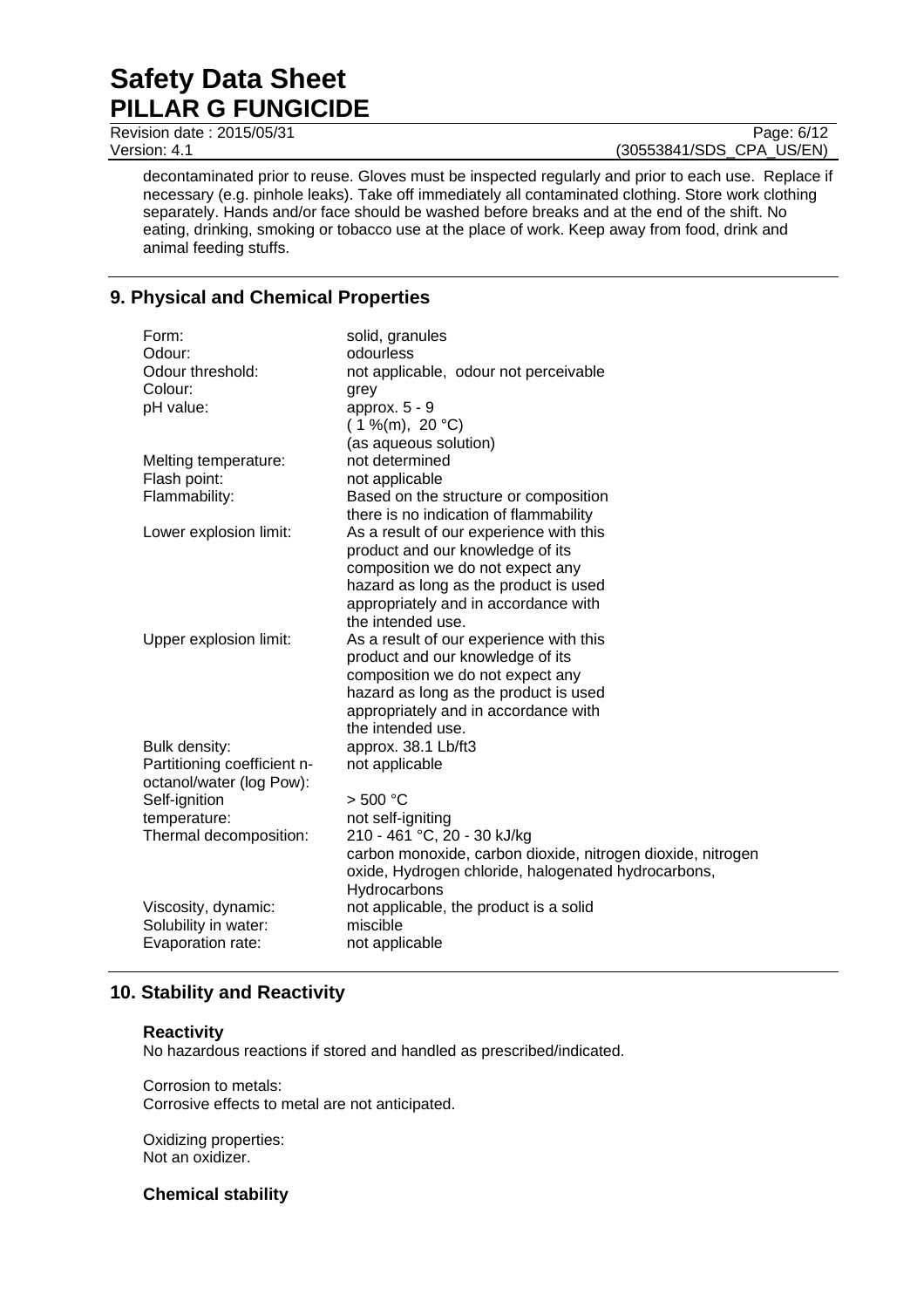Revision date : 2015/05/31 Page: 7/12

Version: 4.1 **(30553841/SDS\_CPA\_US/EN)** 

The product is stable if stored and handled as prescribed/indicated.

## **Possibility of hazardous reactions**

The product is chemically stable. Hazardous polymerization will not occur. No hazardous reactions if stored and handled as prescribed/indicated.

## **Conditions to avoid**

Avoid all sources of ignition: heat, sparks, open flame. Avoid extreme temperatures. Avoid prolonged exposure to extreme heat. Avoid contamination. Avoid electro-static discharge. Avoid prolonged storage. This product may form an explosive mixture if: 1. the dust is suspended in the atmosphere as a dust cloud AND 2. the concentration of the dust is above the lower explosion limit (LEL) AND 3. the limiting oxygen concentration (LOC) is exceeded.

## **Incompatible materials**

strong oxidizing agents

## **Hazardous decomposition products**

Decomposition products:

Hazardous decomposition products: No hazardous decomposition products if stored and handled as prescribed/indicated., Prolonged thermal loading can result in products of degradation being given off.

Thermal decomposition: 210 - 461 °C Possible thermal decomposition products: carbon monoxide, carbon dioxide, nitrogen dioxide, nitrogen oxide, Hydrogen chloride, halogenated hydrocarbons, Hydrocarbons

# **11. Toxicological information**

## **Primary routes of exposure**

Routes of entry for solids and liquids are ingestion and inhalation, but may include eye or skin contact. Routes of entry for gases include inhalation and eye contact. Skin contact may be a route of entry for liquefied gases.

## **Acute Toxicity/Effects**

Acute toxicity

Assessment of acute toxicity: Slightly toxic after single ingestion. Relatively nontoxic after short-term inhalation. Slightly toxic after short-term skin contact.

Oral Type of value: LD50 Species: rat (female) Value: > 2,000 mg/kg No mortality was observed.

Inhalation Type of value: LC50 Species: rat (male/female) Value: > 5.14 mg/l Exposure time: 4 h Mortality was observed.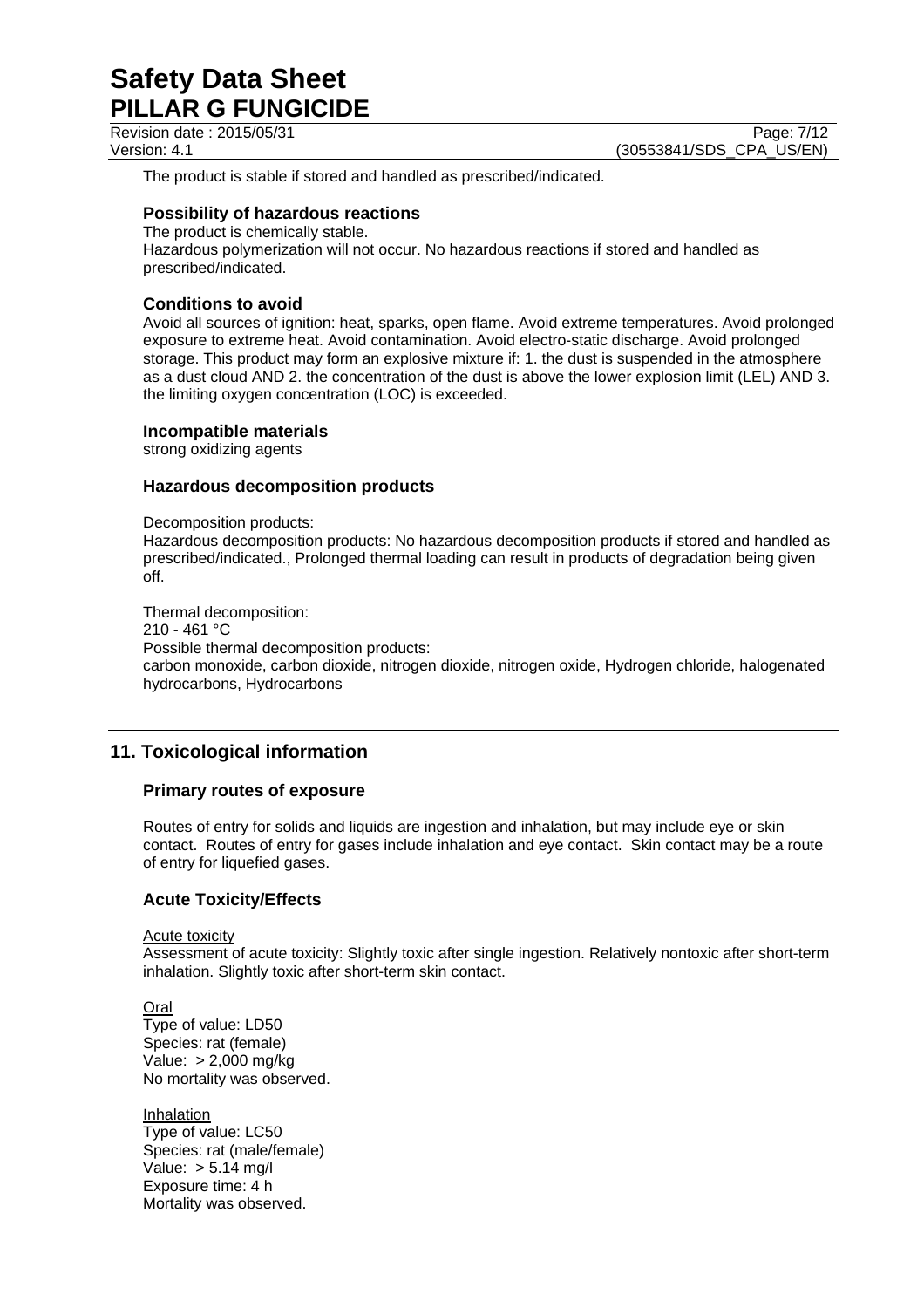Revision date : 2015/05/31 Page: 8/12

Dermal

Type of value: LD50 Species: rat (male/female) Value: > 2,000 mg/kg No mortality was observed.

Irritation / corrosion

Assessment of irritating effects: May cause slight irritation to the skin. May cause moderate but temporary irritation to the eyes.

**Skin** Species: rabbit Result: Slightly irritating.

Eye Species: rabbit Result: Slightly to moderately irritating.

**Sensitization** Assessment of sensitization: Skin sensitizing effects were not observed in animal studies.

Buehler test Species: guinea pig Result: Skin sensitizing effects were not observed in animal studies.

## **Chronic Toxicity/Effects**

## Repeated dose toxicity

Assessment of repeated dose toxicity: The product has not been tested. The statement has been derived from the properties of the individual components.

## *Information on: crystalline silica*

*Assessment of repeated dose toxicity: The substance may cause increase in lung mass and lung tissue changes after repeated inhalation.* 

*This product may contain greater than 0.1% crystalline silica. Repeated exposure to high concentrations results in silicosis, a lung disease characterized by coughing, difficult breathing, wheezing, scarring of the lungs, and repeated, non-specific chest illnesses.*  ----------------------------------

## Genetic toxicity

Assessment of mutagenicity: The product has not been tested. The statement has been derived from the properties of the individual components. Mutagenicity tests revealed no genotoxic potential.

## **Carcinogenicity**

Assessment of carcinogenicity: The product has not been tested. The statement has been derived from the properties of the individual components.

#### *Information on: Pyraclostrobin*

*Assessment of carcinogenicity: In long-term studies in rats and mice in which the substance was given by feed, a carcinogenic effect was not observed.* 

#### *Information on: Triticonazole*

*Assessment of carcinogenicity: In long-term studies in rats and mice in which the substance was given by feed, a carcinogenic effect was not observed.* 

----------------------------------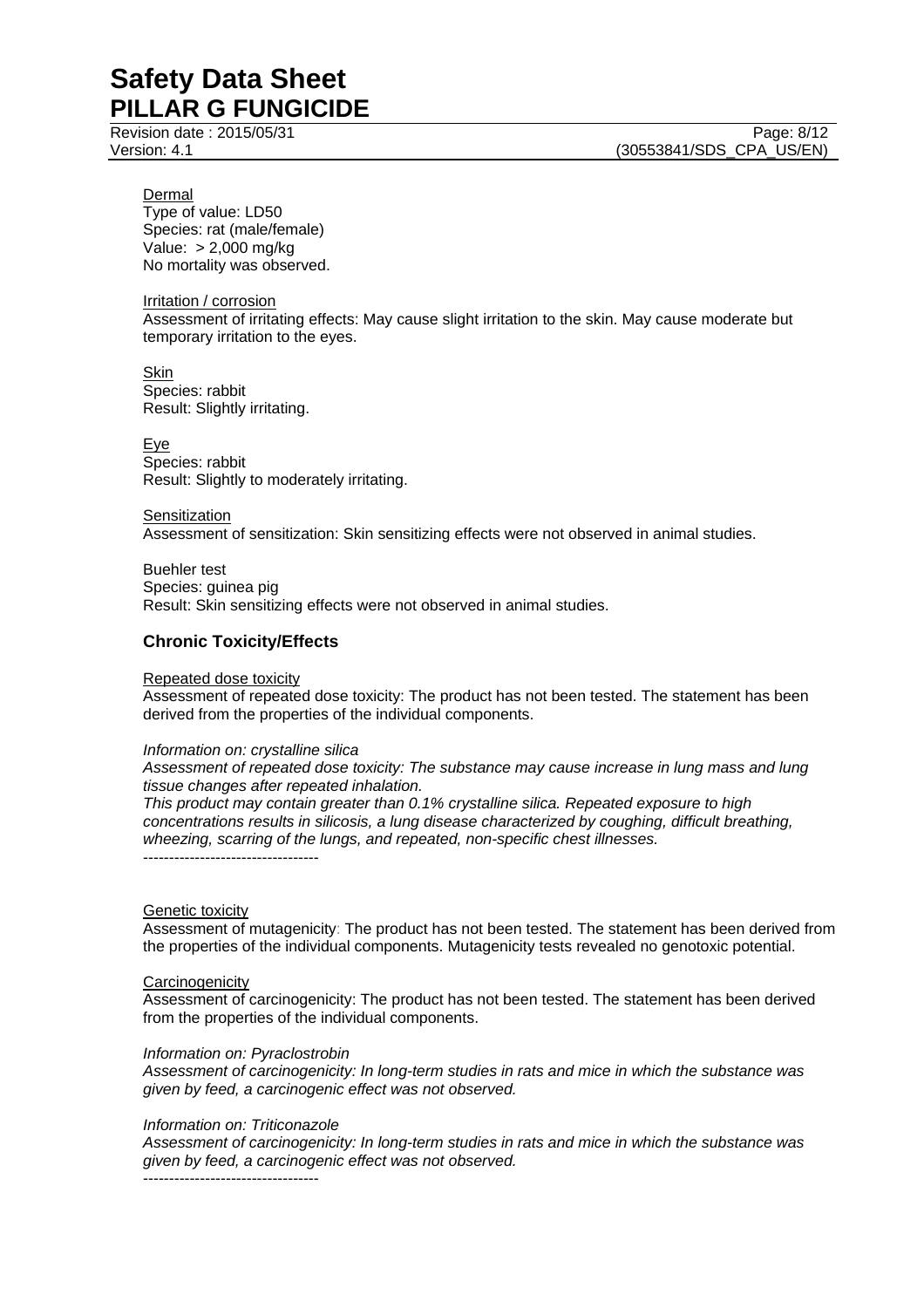Revision date : 2015/05/31 Page: 9/12

#### Reproductive toxicity

Assessment of reproduction toxicity: The product has not been tested. The statement has been derived from the properties of the individual components. The results of animal studies gave no indication of a fertility impairing effect.

#### **Teratogenicity**

Assessment of teratogenicity: The product has not been tested. The statement has been derived from the properties of the individual components. Animal studies gave no indication of a developmental toxic effect at doses that were not toxic to the parental animals.

## **Symptoms of Exposure**

No significant reaction of the human body to the product known.

## **12. Ecological Information**

## **Toxicity**

Aquatic toxicity Assessment of aquatic toxicity: Very toxic (acute effect) to fish. Acutely toxic for aquatic invertebrates. Very toxic (acute effect) to aquatic plants.

Toxicity to fish

*Information on: pyraclostrobin LC50 (96 h) > 0.0121 - < 0.0258 mg/l, Cyprinus carpio LC50 (96 h) > 0.0196 - < 0.0335 mg/l, Lepomis macrochirus LC50 (96 h) 0.00616 mg/l, Oncorhynchus mykiss* 

*Information on: Triticonazole LC50 (96 h) > 3.6 mg/l, Oncorhynchus mykiss (EPA 72-1, Flow through.) No observed effect concentration (28 d) 0.01 mg/l, Oncorhynchus mykiss (EPA 72-1, Flow through.)*  ----------------------------------

Aquatic invertebrates

*Information on: pyraclostrobin EC50 (48 h) 0.0157 mg/l, Daphnia magna* 

*Information on: Triticonazole EC50 (96 h) 1.7 mg/l, Mysidopsis bahia (static) No observed effect concentration (28 d) 0.041 mg/l, Mysidopsis bahia*  ----------------------------------

Aquatic plants

*Information on: pyraclostrobin EC50 (96 h) > 0.843 mg/l, Pseudokirchneriella subcapitata* 

*Information on: Triticonazole EC50 (120 h) 0.31 mg/l, Skeletonema costatum No observed effect concentration (120 h) 0.031 mg/l, Skeletonema costatum*  ----------------------------------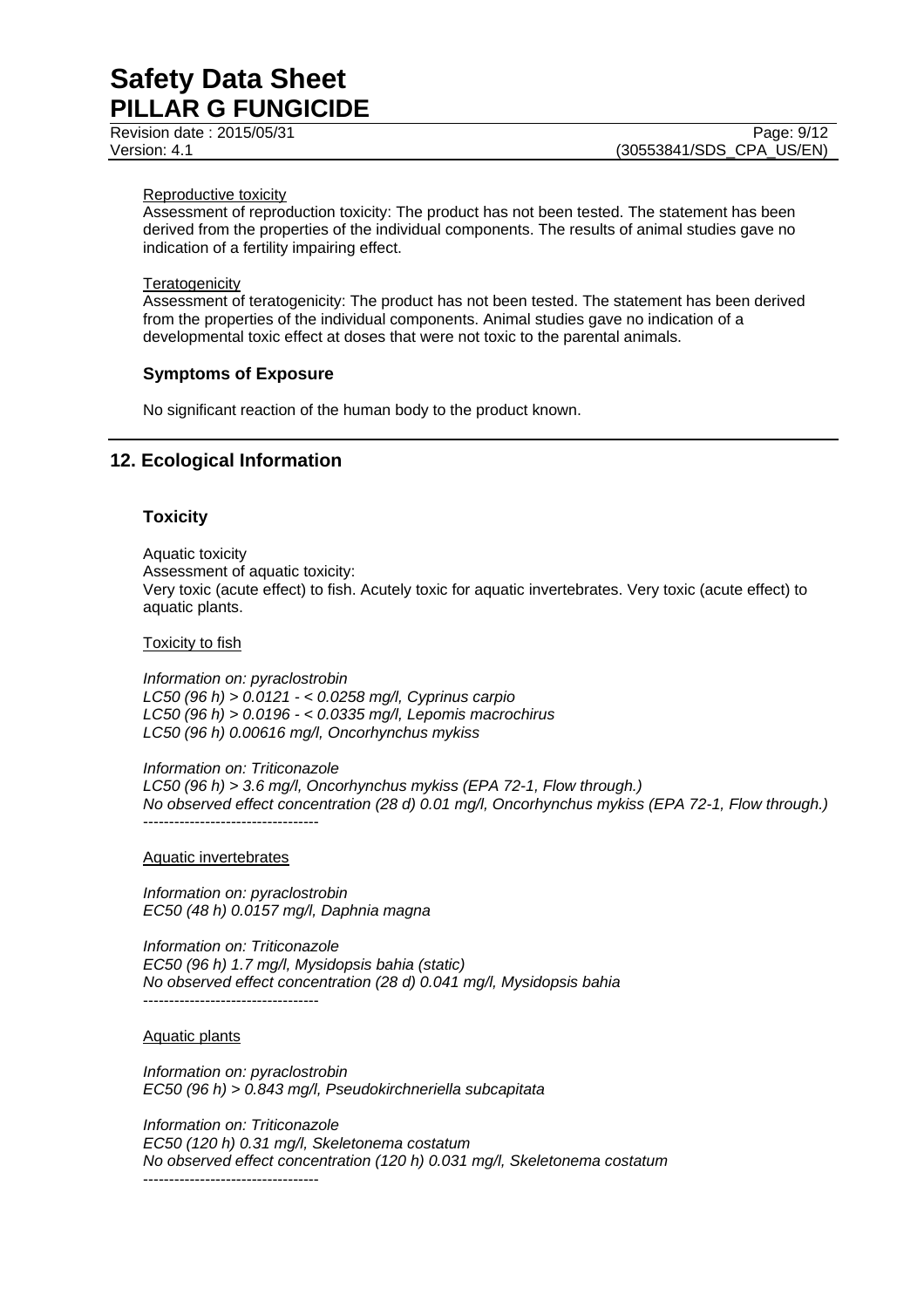Revision date : 2015/05/31 Page: 10/12

Version: 4.1 **(30553841/SDS\_CPA\_US/EN)** 

## **Bioaccumulative potential**

Assessment bioaccumulation potential

*Information on: pyraclostrobin* 

*Accumulation in organisms is not to be expected.* 

----------------------------------

## **Mobility in soil**

Assessment transport between environmental compartments

*Information on: pyraclostrobin* 

*Following exposure to soil, adsorption to solid soil particles is probable, therefore contamination of groundwater is not expected.*

----------------------------------

# **13. Disposal considerations**

## **Waste disposal of substance:**

Pesticide wastes are regulated. Improper disposal of excess pesticide, spray mix or rinsate is a violation of federal law. If pesticide wastes cannot be disposed of according to label instructions, contact the State Pesticide or Environmental Control Agency or the Hazardous Waste representative at the nearest EPA Regional Office for guidance.

## **Container disposal:**

Rinse thoroughly at least three times (triple rinse) in accordance with EPA recommendations. Consult state or local disposal authorities for approved alternative procedures such as container recycling. Recommend crushing, puncturing or other means to prevent unauthorized use of used containers.

# **14. Transport Information**

| <b>Land transport</b><br><b>USDOT</b>                                                                        |                                                                                                                                |
|--------------------------------------------------------------------------------------------------------------|--------------------------------------------------------------------------------------------------------------------------------|
|                                                                                                              | Not classified as a dangerous good under transport regulations                                                                 |
| Sea transport<br>IMDG                                                                                        |                                                                                                                                |
| Hazard class:<br>Packing group:<br>ID number:<br>Hazard label:<br>Marine pollutant:<br>Proper shipping name: | 9<br>Ш<br><b>UN 3077</b><br>9, EHSM<br>YES.<br>ENVIRONMENTALLY HAZARDOUS SUBSTANCE, SOLID, N.O.S.<br>(contains PYRACLOSTROBIN) |
| Air transport<br><b>IATA/ICAO</b>                                                                            |                                                                                                                                |
| Hazard class:<br>Packing group:<br>ID number:                                                                | 9<br>Ш<br>UN 3077                                                                                                              |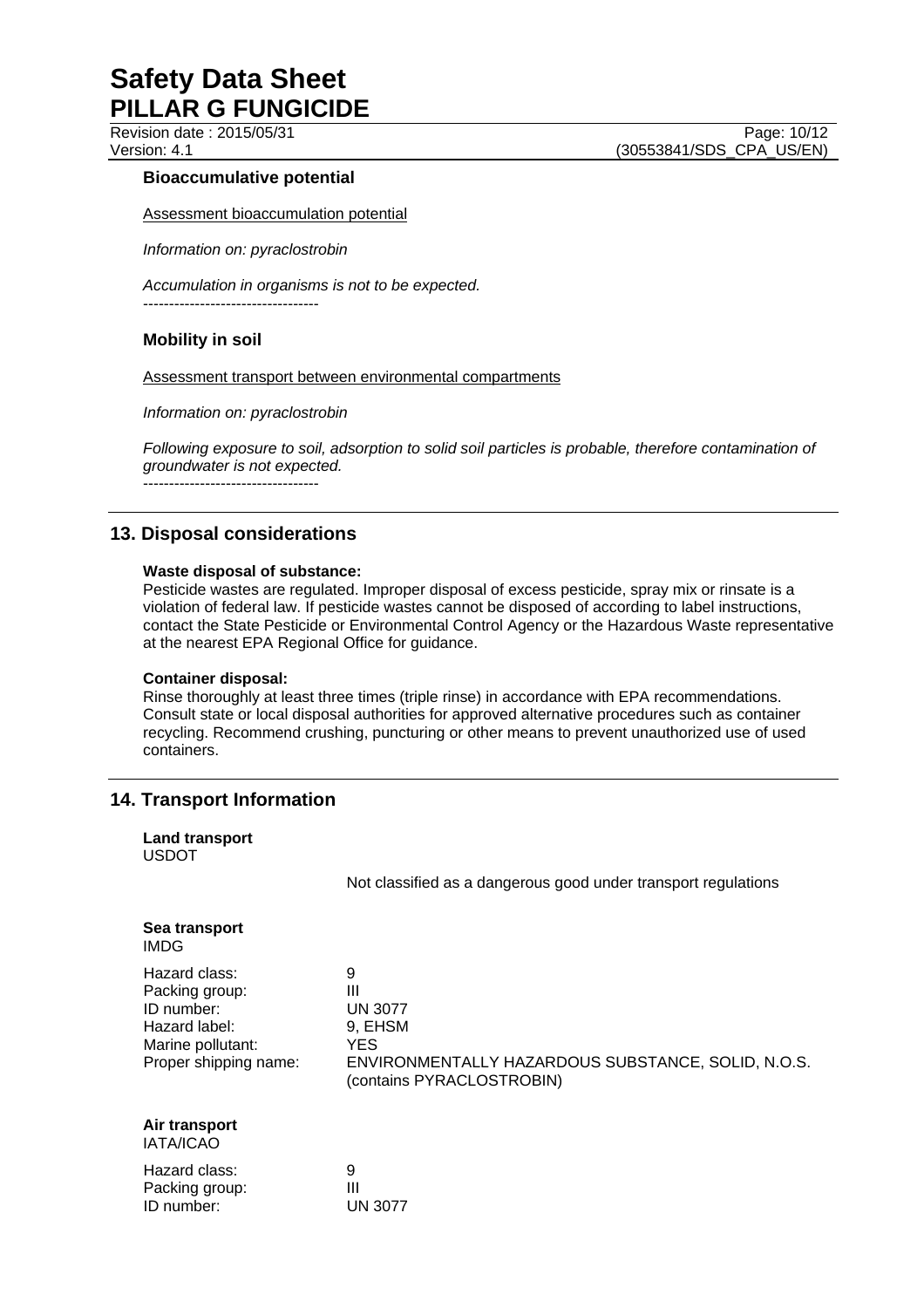Revision date : 2015/05/31 Page: 11/12<br>Version: 4.1 (30553841/SDS\_CPA\_US/EN)

(30553841/SDS\_CPA\_US/EN)

Hazard label: 9, EHSM

Proper shipping name: ENVIRONMENTALLY HAZARDOUS SUBSTANCE, SOLID, N.O.S. (contains PYRACLOSTROBIN)

# **15. Regulatory Information**

## **Federal Regulations**

## **Registration status:**

Chemical TSCA, US blocked / not listed

Crop Protection TSCA, US released / exempt

**EPCRA 311/312 (Hazard categories):** Acute; Chronic

## **State regulations**

| <b>State RTK</b> | <b>CAS Number</b> | <b>Chemical name</b> |
|------------------|-------------------|----------------------|
| РA               | 14808-60-7        | crystalline silica   |
|                  | $57 - 55 - 6$     | Propylene glycol     |
| МA               | 14808-60-7        | crystalline silica   |
| NJ               | $57 - 55 - 6$     | Propylene glycol     |
|                  | 14808-60-7        | crystalline silica   |

## **CA Prop. 65:**

WARNING: THIS PRODUCT CONTAINS A CHEMICAL(S) KNOWN TO THE STATE OF CALIFORNIA TO CAUSE CANCER.

## **NFPA Hazard codes:**

Health : 1 Fire: 1 Reactivity: 1 Special:

## **Labeling requirements under FIFRA**

This chemical is a pesticide product registered by the Environmental Protection Agency and is subject to certain labeling requirements under federal pesticide law. These requirements differ from the classification criteria and hazard information required for safety data sheets, and workplace labels of non-pesticide chemicals. Following is the hazard information as required on the pesticide label.

## CAUTION: KEEP OUT OF REACH OF CHILDREN. HARMFUL IF SWALLOWED. Causes eye irritation. Avoid contact with the skin, eyes and clothing.

# **16. Other Information**

## **SDS Prepared by:**

BASF NA Product Regulations SDS Prepared on: 2015/05/31